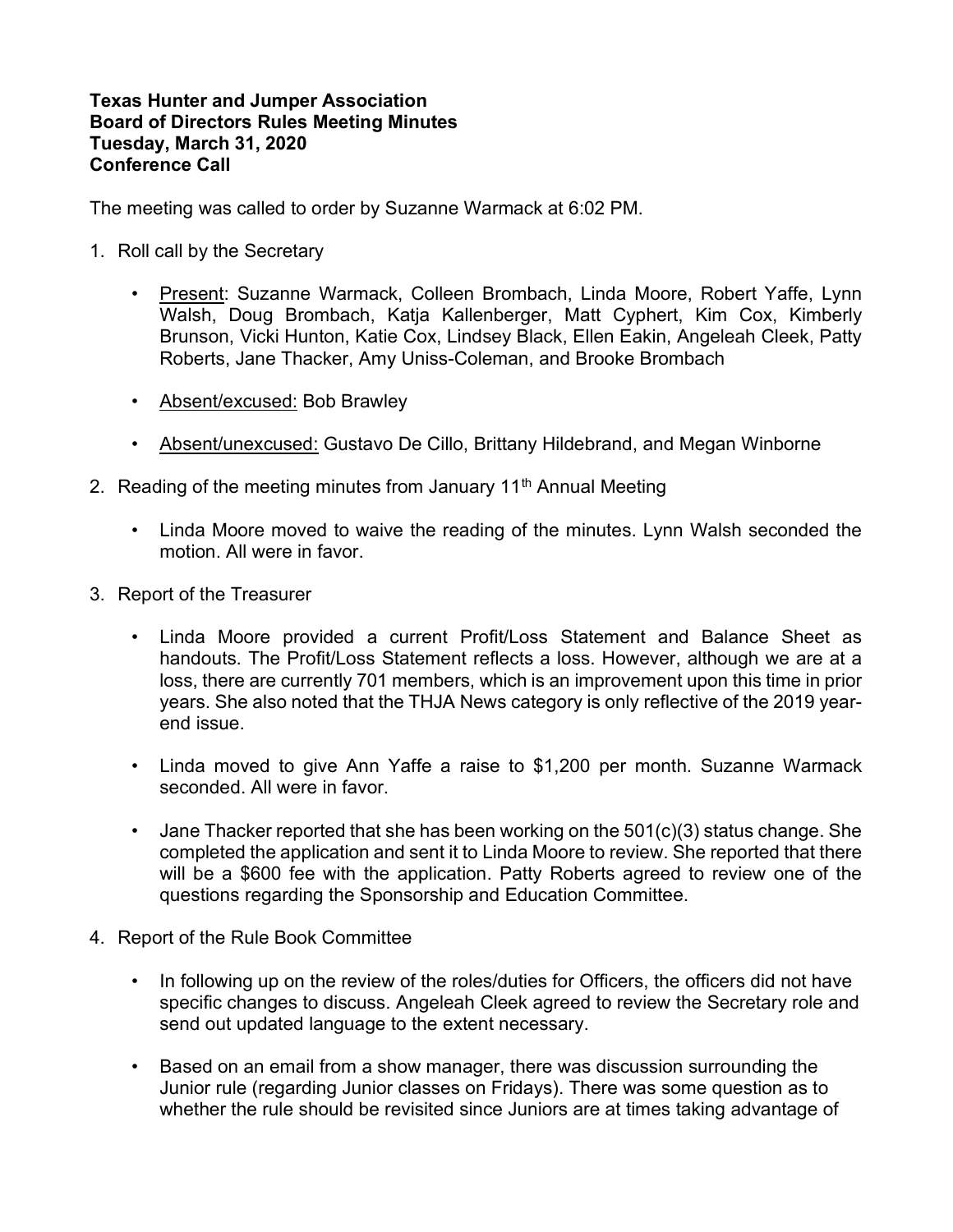the rule even if they are on the grounds. It was agreed that THJA would not revisit the rule but wanted to be sure it was clarified and understood.

- Based on discussions surrounding the idea that THJA needs to be more service oriented and make becoming a member easier and more accessible, the Directors discussed allowing a membership grace period. Lindsey Black suggested that the Executive Committee draft a concept for a vote related to this issue. Her initial suggestion to be discussed and edited by the Executive Committee was that a member have points counted for a show within a 30-day grace period from the last day of the horse show if the member paid both their membership and an additional fee of 50% of the membership cost. The Executive Committee agreed to draft a proposal based on this initial idea and send it to the rest of the Board for a vote by April 15<sup>th</sup>.
- The Board then discussed a specific email from a member requesting retroactive points. After some discussion, Katja Kallenberger moved that THJA handle this specific situation by sending a letter to the member indicating that, unfortunately, we would not be able to grant retroactive points in this situation, but THJA is discussing making changes for 2021 which would allow for retroactive points to be awarded for membership errors corrected in a timely manner. Patty Roberts seconded the motion. Kim Brunson and Doug Brombach were not in favor. Colleen Brombach abstained. All others were in favor.
- 5. Report of the Nominating Committee
	- The following positions will expire at the end of 2020:
		- o 3N Linda Moore
		- $\circ$  6C Doug Brombach
		- o 9S Gustavo De Cillo
		- o 12AL Kimberly Brunson
		- $\circ$  15AL Lindsey Black
		- $\circ$  18AL Patty Roberts
	- All of the Directors above indicated they intend to remain on the Board.
- 6. Report of the Prize List Review Committee
	- The Prize List Review Committee did not have any items for discussion.
- 7. Report of the Exhibitor Show Standards Committee
	- The Exhibitor Show Standards Committee did not have any items for discussion.
- 8. Report of the Sponsorship and Education Committee
	- Robert Yaffee reported that he has put announcements online related to all of THJA's new initiatives.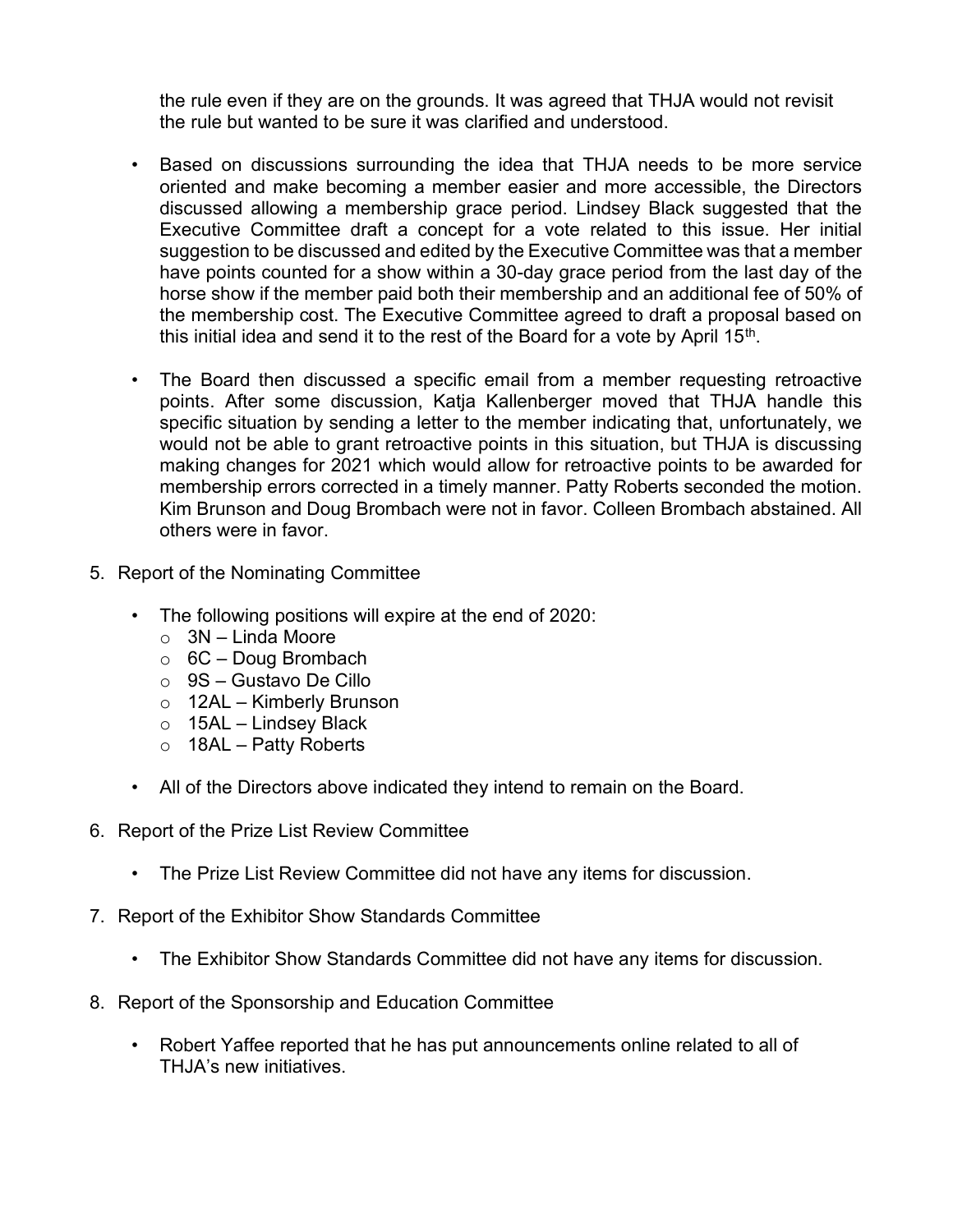- Patty Roberts indicated that throughout Winter Series, there were handouts in the office. Suzanne Warmack reported that material on the new initiatives will be in the next issue of the THJA News.
- Vicki Hunton suggested that perhaps Directors should have a pin, hat, or other article of clothing at horse shows to indicate to members that they are Directors and can be approached for questions and suggestions so that members know who to speak to. She agreed to look into various options and pricing and to circulate via email.
- 9. Report on the Web Site and Information Systems
	- Robert Yaffe reported that he had added promotional communications to the website regarding the March  $1<sup>st</sup>$  start date for accumulating equitation points under new rules and the THJA Medal Final.
	- Angeleah Cleek noted that it appears that the most recent version of the equitation language is not included in the rule book on the website. Amy Uniss-Coleman indicated she would send Robert Yaffe the most recent version to upload to the website.
- 10. Report on USEF and USHJA News
	- The group discussed the suspension of shows related to COVID-19.
- 11. Report of the Membership Committee
	- The Membership Committee reported that member survey was put on the website, but due to the cancellation of Pin Oak, the survey was not promoted there. Seven individuals have responded to the survey to date. Brooke Brombach agreed to send out the data gathered from the responses so far. Suzanne Warmack agreed to do another push on social media for more responses.
- 12. Report on the THJA Annual Awards Banquet
	- Vicki Hunton has agreed to organize the banquet. She reported on her progress in planning the event. She reported the banquet would be held at Sugar Creek Country Club.
	- Vicki Hunton also proposed that THJA present a Lifetime Achievement Award and induct individuals and horses into a THJA Hall of Fame, which Great Southwest has agreed to build in the Arena Club. She requested that everyone email her 3 Lifetime Achievement Award options as well as 5 people and 5 horses for the Hall of Fame by Friday, April 3rd .
		- o For the Lifetime Achievement Award, she then agreed to compile the three top choices for a vote from the Board.
		- o For the Hall of Fame, she agreed to compile the top choices and present them for a vote to the membership.